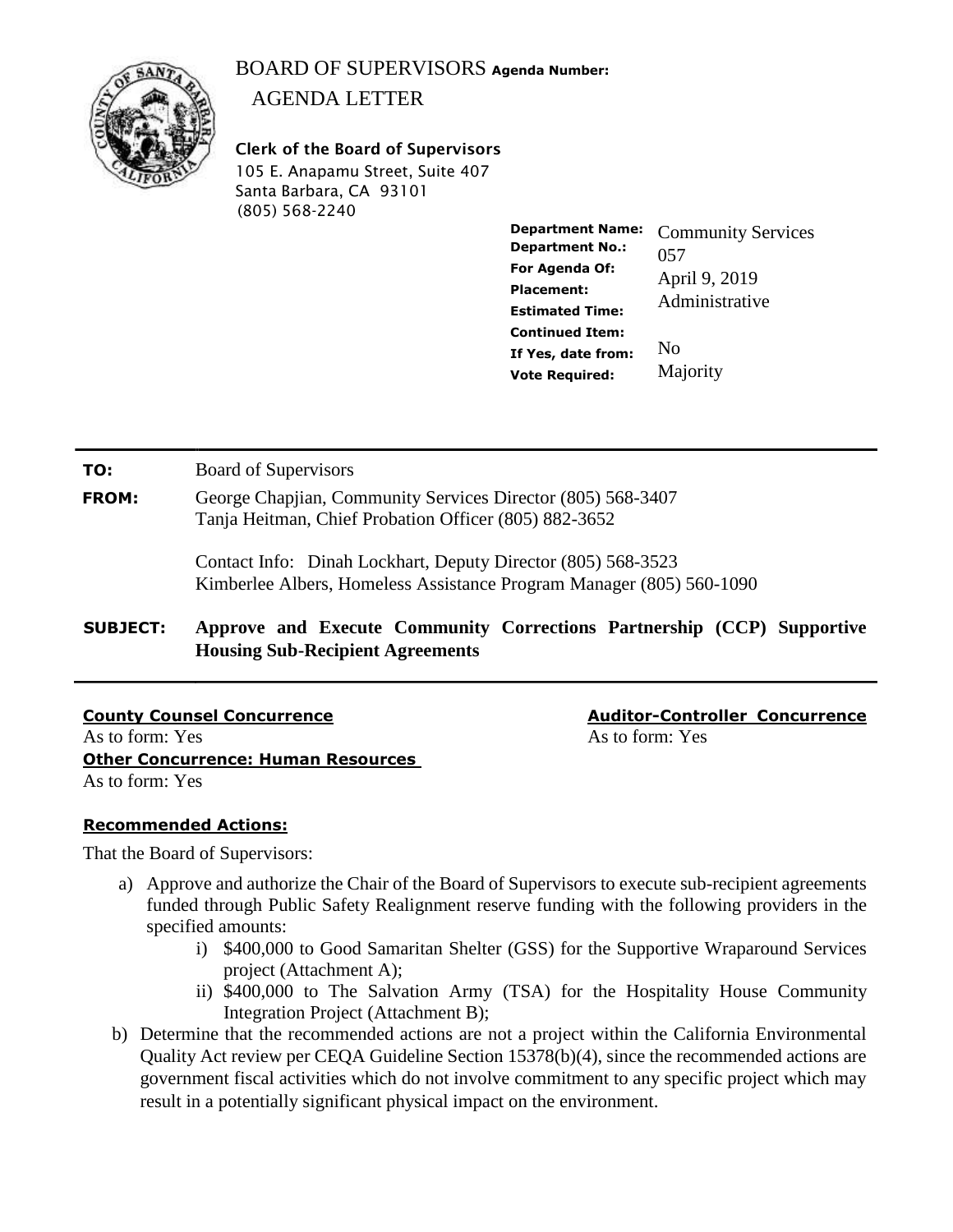CCP Supportive Housing Sub-Recipient Agreements March 5, 2019 Page 2 of 5

#### **Summary Text:**

Staff is requesting that the Board approve, ratify and authorize the Chair to execute two sub-recipient agreements funded by Public Safety Realignment reserve funding. Good Samaritan Shelter and The Salvation Army are recommended to receive \$400,000 each for Transitional Housing/Rapid Re-Housing projects. As follow up to the Board of Supervisors' action on November 6, 2018, allocating \$2.45 million for supportive housing, the Community Corrections Partnership has approved the two organizations to provide supportive housing for justice involved individuals under the supervision of the Probation Department. The term of the agreements begins on May 1, 2019 and ends on April 30, 2021. Both organizations are repurposing existing beds.

### **Background:**

On October 12, 2018, the CCP and Executive Committee of the CCP approved an allocation of \$2,450,000 in reserve funding for supportive and transitional housing for justice-involved individuals based on recommendations from the Housing Sub-Committee and the CCP Workgroup*.* 

On November 6, 2018, the Board of Supervisors approved a Santa Barbara County FY 2018-2019 Public Safety Realignment Act Plan modification to allocate \$2,450,000 in reserve funding for supportive housing. Approval included two funding allocations addressing short term and long term housing access for justice-involved individuals. The allocations are described below:

- 1. Up to \$800,000 for a two-year pilot program for supportive housing for high and medium risk individuals subject to community supervision by the Probation Department.
- 2. Up to \$1.65 million of one-time reserve funds for development or rehabilitation of "brick and mortar" permanent housing for high to medium risked justice-involved individuals subject to community supervision by the Probation Department. CSD/HCD and Probation are still in the process of identifying the development project and anticipate returning to the Board after CCP approval later this year.

An addendum to include CCP funding was added to the Community Services Department Division of Housing and Community Development (CSD/HCD) Notice of Funding Availability (NOFA) originally released on October 12, 2018. The addendum was published on November 6, 2018 and a workshop for applicants was hosted on November 15, 2018. Supportive housing project and capital housing development applications had a due date of January 11, 2019. Staffing to administer the program was approved by the Board on January 15, 2019 does not impact the \$800,000 in reserve funds available for the supportive housing projects.

The target population for the supportive housing projects included post adjudicated justice-involved individuals under community supervision by the Probation Department that are medium to high risk to recidivate and are exiting jail or prison after lengthy incarceration without natural supports and are ineligible for other types of subsidized housing. Additionally, these individuals may present with some vulnerability such as mental health concerns but do not qualify for housing options through the Department of Behavioral Wellness, and those with significant substance abuse challenges. This population will likely be unserved by other housing resources because of ineligibility due to length of incarceration and conviction history.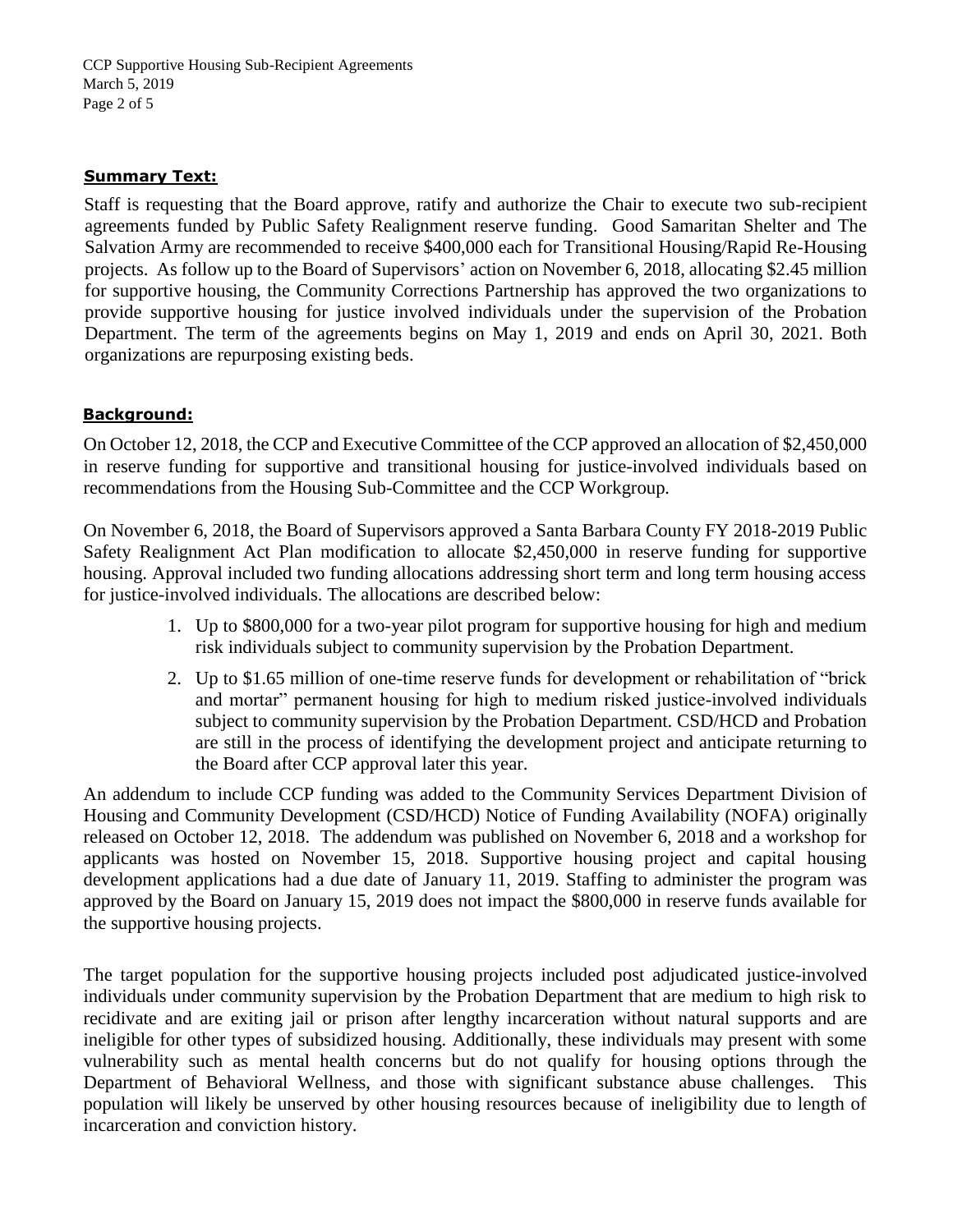In response to the CCP Supportive Housing NOFA, HCD received three supportive housing proposals. The Probation Department in collaboration with HCD convened selected members of the CCP Housing Sub-Committee on January 14, 2019 to evaluate applications submitted in response to the NOFA and recommend applications for approval by the CCP Workgroup, CCP Executive Committee and the Board. The group's recommendations are summarized in Table 1. Scoring criteria included applicant capacity, cost effectiveness, project design, community collaboration, need and performance. CSD/HCD and Probation staff worked with the two applicants recommended for funding to align the projects for consistency in the level of care and supportive services being offered in both regions of the County.

|  |  | <b>Table 1: Supportive Housing Funding Recommendations</b> |
|--|--|------------------------------------------------------------|
|--|--|------------------------------------------------------------|

| Applicant              | <b>Project Type</b>                               | <b>Service</b><br>Area | <b>Number</b><br>of Beds | <b>Amount</b><br>Recommended |
|------------------------|---------------------------------------------------|------------------------|--------------------------|------------------------------|
| Good Samaritan Shelter | <b>Transitional Housing / Rapid</b><br>Re-Housing | North<br>County        | 16                       | \$400,000                    |
| The Salvation Army     | Transitional Housing / Rapid<br>Re-Housing        | South<br>County        | 12                       | \$400,000                    |

On January 23, 2019, the CCP Workgroup received a presentation on the two projects and voted to move the item forward to the CCP for consideration. The CCP and CCP Executive Committee approved the two projects at their meeting on February 1, 2019. The sub-recipient agreements identify the terms and conditions by which the Public Safety Realignment Plan reserve funds must be administered. The agreement also includes attachments which detail the Scope of Services (Exhibit A), Budget and Payment Procedures (Exhibit B), Expenditure Summary and Payment Request (ESPR) (Exhibit C), Quarterly Status Report (Exhibit D), Indemnification and Insurance Requirements (Exhibit E), Certification of Standards for Financial Management Systems (Exhibit F), and Terms and Conditions (Exhibit G).

The two providers will provide quarterly reports to the County on services provided and performance measures. In order to provide continuity across supportive housing, providers will use the Homeless Management Information System (HMIS) for data collection. This will also provide valuable insight into homeless history of project participants. Table 2 summarizes the number of persons served and summarizes performance measures for each project.

### **Table 2: Performance Measures**

| <b>Measure</b>                                      | Good<br><b>Samaritan</b><br><b>Shelter</b> | <b>The</b><br><b>Salvation</b><br>Army |
|-----------------------------------------------------|--------------------------------------------|----------------------------------------|
| Number of beds                                      | 16                                         | 12                                     |
| Number served during two year pilot                 | 64                                         | 48                                     |
| Number that will be permanently housed              | 30                                         | 25                                     |
| % of project participants that will find employment | 65%                                        | 60%                                    |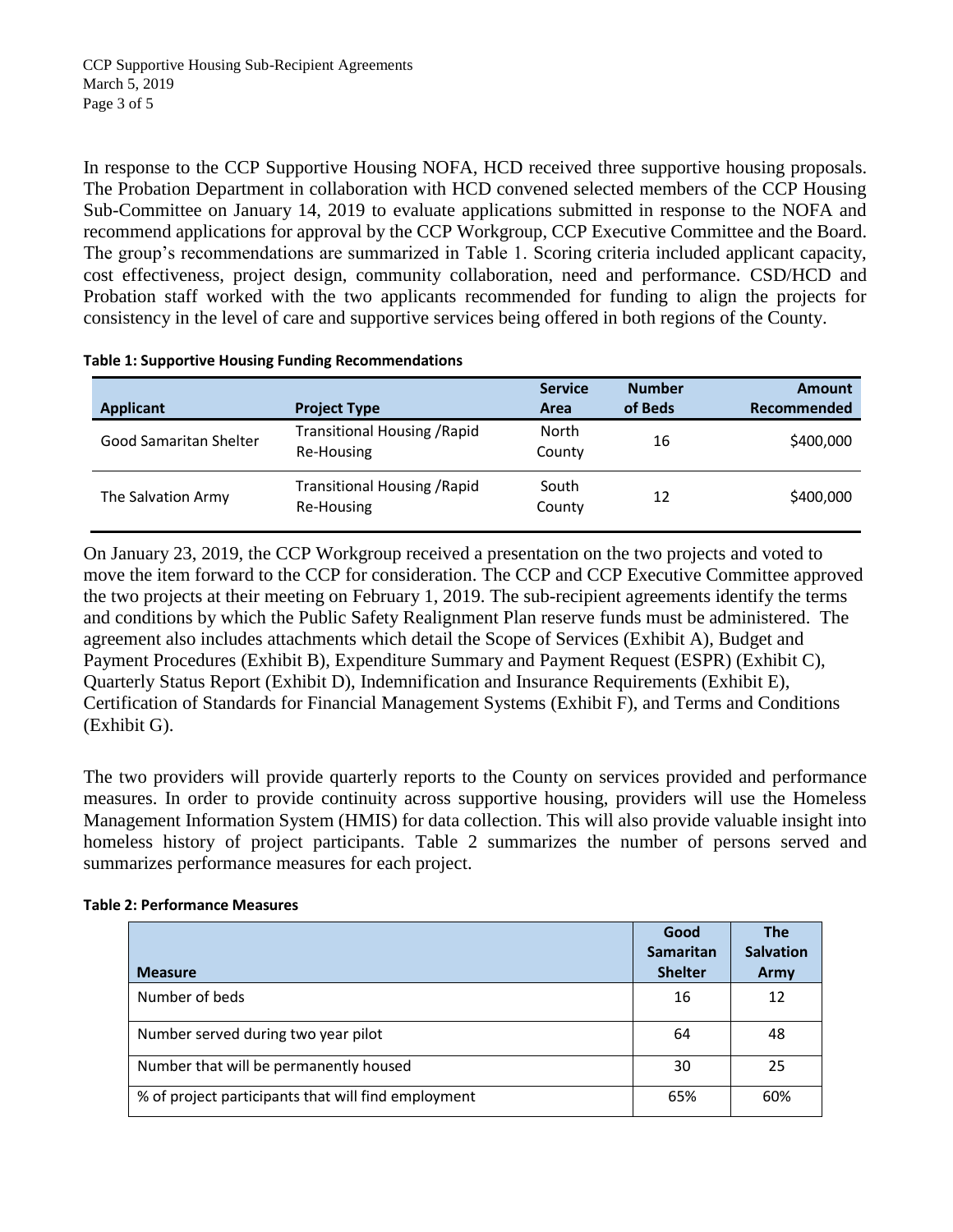| % of Independent Service Plan goals achieved by project participants                            | 70% | 75% |
|-------------------------------------------------------------------------------------------------|-----|-----|
| Percentage of participants that achieve a length of stay in<br>transitional housing of 120 days | 70% | 60% |
| Percentage of participants placed in permanent housing that will<br>retain housing at 1 year    | 65% | 50% |

# **Staffing for Project Administration**

On January 15, 2019, the Board of Supervisors approved a salary resolution and budget revision to create 0.5 FTE Housing Program Specialist I/II position to administer CCP Supportive Housing projects. Under the direction of the Probation and CSD/HCD departments, the new position will oversee the supportive housing sub-recipient agreements with agencies providing services to justice-involved individuals and assist in moving a housing development project forward. The funding for the staffing position does not impact the \$800,000 available for use for supportive housing.

## **Fiscal and Facilities Impacts:**

Budgeted: Yes

Funding for the two, two-year pilot projects is currently available in the Public Safety Realignment Act Plan reserve funding account. Funding for the current year portion is included in the Probation Department's budget.

### **Fiscal Analysis:**

| <b>Funding Sources</b> | <b>Current FY Cost:</b> |    | <b>Annualized</b><br><b>On-going Cost:</b> |   | <b>Total One-Time</b><br><b>Project Cost</b> |
|------------------------|-------------------------|----|--------------------------------------------|---|----------------------------------------------|
| General Fund           |                         |    |                                            |   |                                              |
| <b>State</b>           | \$<br>100,000.00        | .S | 400,000.00                                 | S | 800,000.00                                   |
| Federal                |                         |    |                                            |   |                                              |
| Fees                   |                         |    |                                            |   |                                              |
| Other:                 |                         |    |                                            |   |                                              |
| Total                  | \$<br>100,000.00        | S  | 400,000.00                                 | S | 800,000.00                                   |

# **Key\_Contract\_Risks:**

The County assumes responsibility for the administration of CCP Supportive Housing in accordance with all state requirements governing their use. GSS and TSA have successfully operated State and/or federally-funded homeless assistance projects in the past which have had similar regulatory and administrative requirements.

The CCP Supportive Housing Program Sub-recipient Agreement is a cost-reimbursement contract. This allows Probation to disburse state funds to the aforementioned CCP Supportive Housing Program Subrecipients for eligible incurred costs to the extent prescribed by the Agreement. The County will only reimburse CCP Sub-recipients for costs that are eligible under the Agreements and documented in a manner that is acceptable to the CSD/HCD and Probation. CSD/HCD and Probation staff will assess the performance of the CCP Supportive Housing sub-recipients to determine if the services provided are adequate and as outlined in the Agreement.